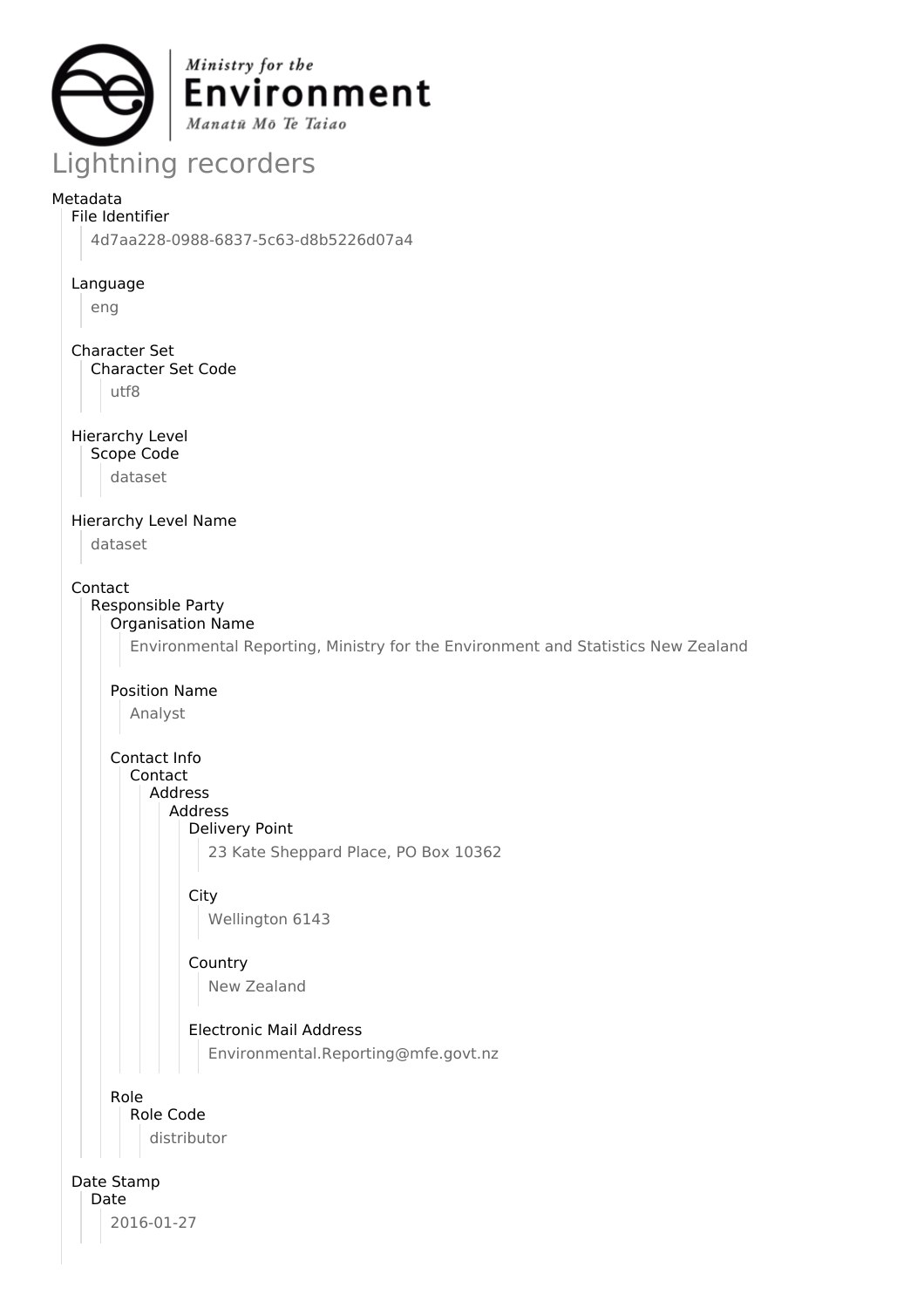## Metadata Standard Name

ANZLIC Metadata Profile: An Australian/New Zealand Profile of AS/NZS ISO 19115:2005, Geographic information - Metadata

### Metadata Standard Version

1.1

Reference System Info Reference System Reference System Identifier Identifier Code 2193

Identification Info Data Identification

Citation

Citation

Title

Lightning recorders

Date

### Abstract

"Lightning is the discharge of electricity from thunderstorms. Ground strikes can cause significant damage to property and infrastructure, and injure or kill people and livestock. Lightning is often associated with other severe weather events, such as strong wind gusts. Thunderstorms may increase in frequency and intensity with climate change. This dataset shows the location of sensors in the New Zealand Lightning Detection Network (NZLDN), owned by Transpower and run by MetService. Sensors around the country detect lightning over the New Zealand land mass and a short distance out to sea. These sensors detect very accurately the electrical discharge, location, and time, as well as noting other parameters such as current strength. The NZLDN records both cloud-to-cloud and cloud-to-ground strikes. "

#### **Status**

Progress Code

completed

## Point Of Contact

#### Responsible Party Organisation Name

Environmental Reporting, Ministry for the Environment and Statistics New Zealand

#### Position Name

Analyst

Contact Info Contact Address Address Delivery Point

23 Kate Sheppard Place, PO Box 10362

**City** Wellington 6143

**Country** 

New Zealand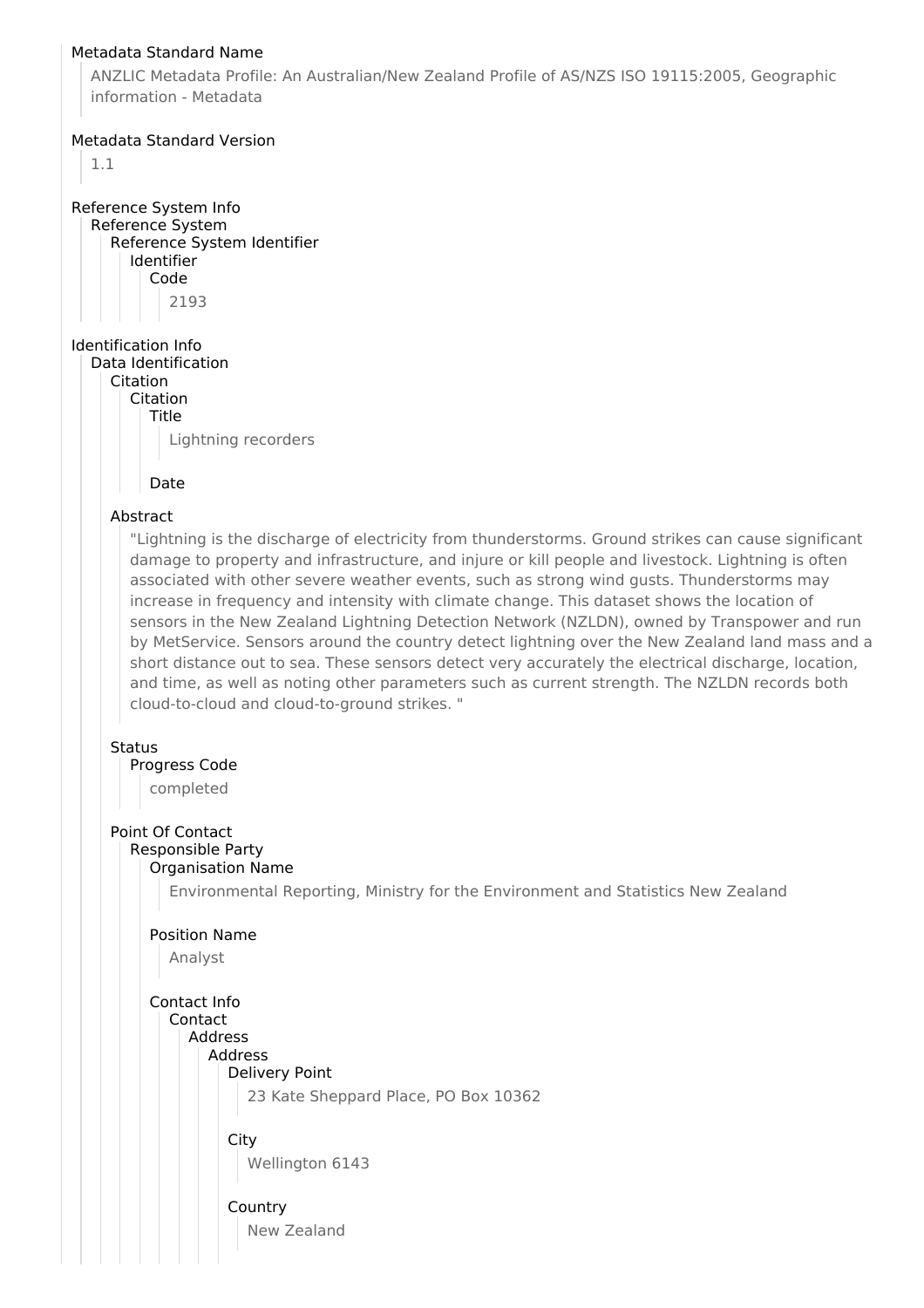Electronic Mail Address Environmental.Reporting@mfe.govt.nz Role Role Code distributor Resource Maintenance Maintenance Information Maintenance And Update Frequency Maintenance Frequency Code irregular Resource Format Format Name \*.xml Version Unknown Descriptive Keywords Keywords Keyword New Zealand Type Keyword Type Code theme Thesaurus Name Citation Title ANZLIC Jurisdictions Date Edition Version 2.1 Edition Date Date 2008-10-29 Identifier Identifier Code http://asdd.ga.gov.au/asdd/profileinfo/anzlic-jurisdic.xml#anzlic-jurisdic Cited Responsible Party Responsible Party Organisation Name ANZLIC the Spatial Information Council Role Role Code custodian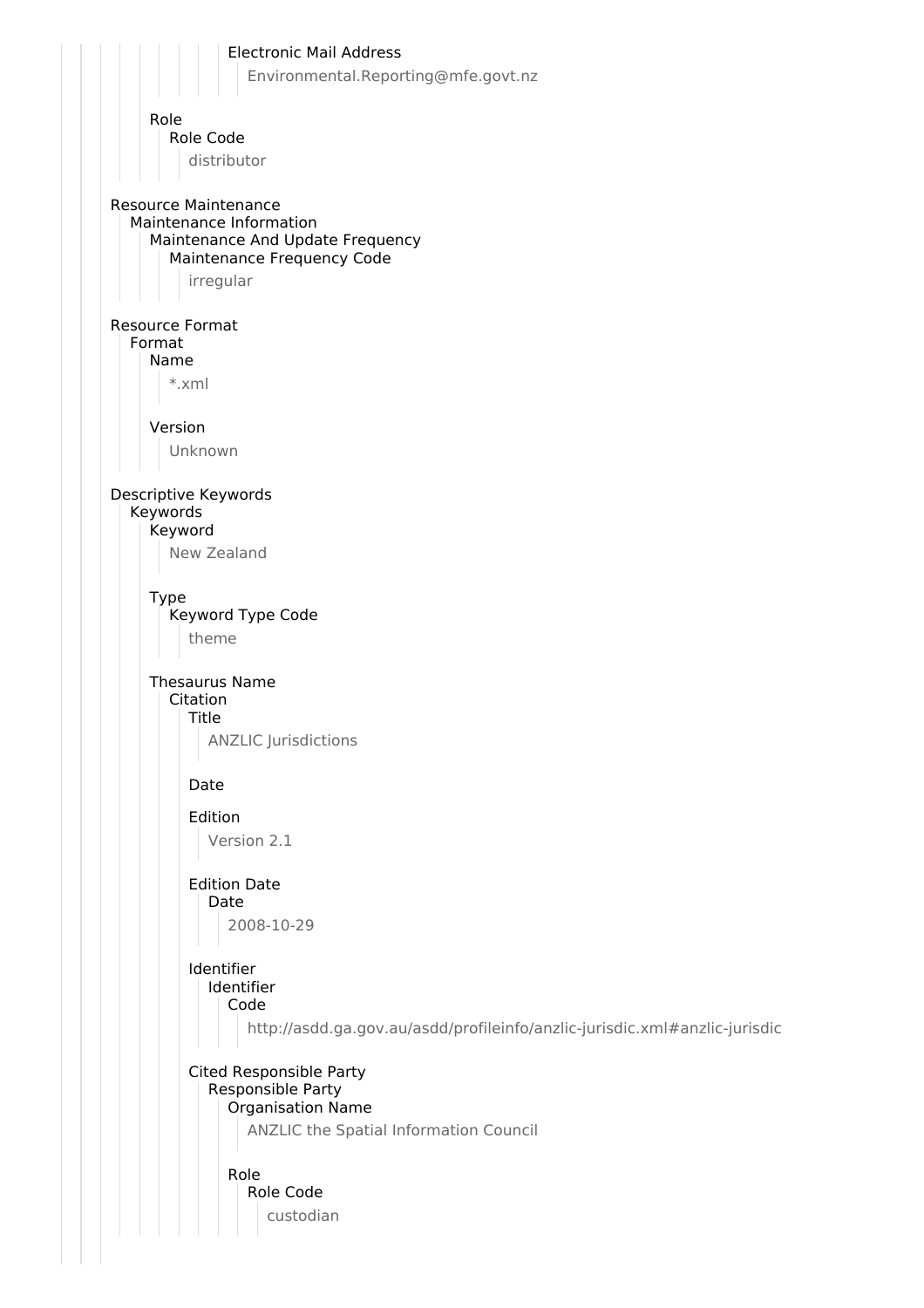Descriptive Keywords Keywords Keyword CLIMATE-AND-WEATHER Keyword CLIMATE-AND-WEATHER-Extreme-weather-events Keyword HAZARDS-Severe-local-storms Type Keyword Type Code theme Thesaurus Name Citation Title ANZLIC Search Words Date Edition Version 2.1 Edition Date Date 2008-05-16 Identifier Identifier Code http://asdd.ga.gov.au/asdd/profileinfo/anzlic-theme.xml#anzlic-theme Cited Responsible Party Responsible Party Organisation Name ANZLIC the Spatial Information Council Role Role Code custodian Resource Constraints Legal Constraints Use Limitation Creative Commons Attribution 3.0 New Zealand by Ministry for the Environment Access Constraints Restriction Code license Resource Constraints Legal Constraints Use Limitation Creative Commons Attribution 3.0 Use Constraints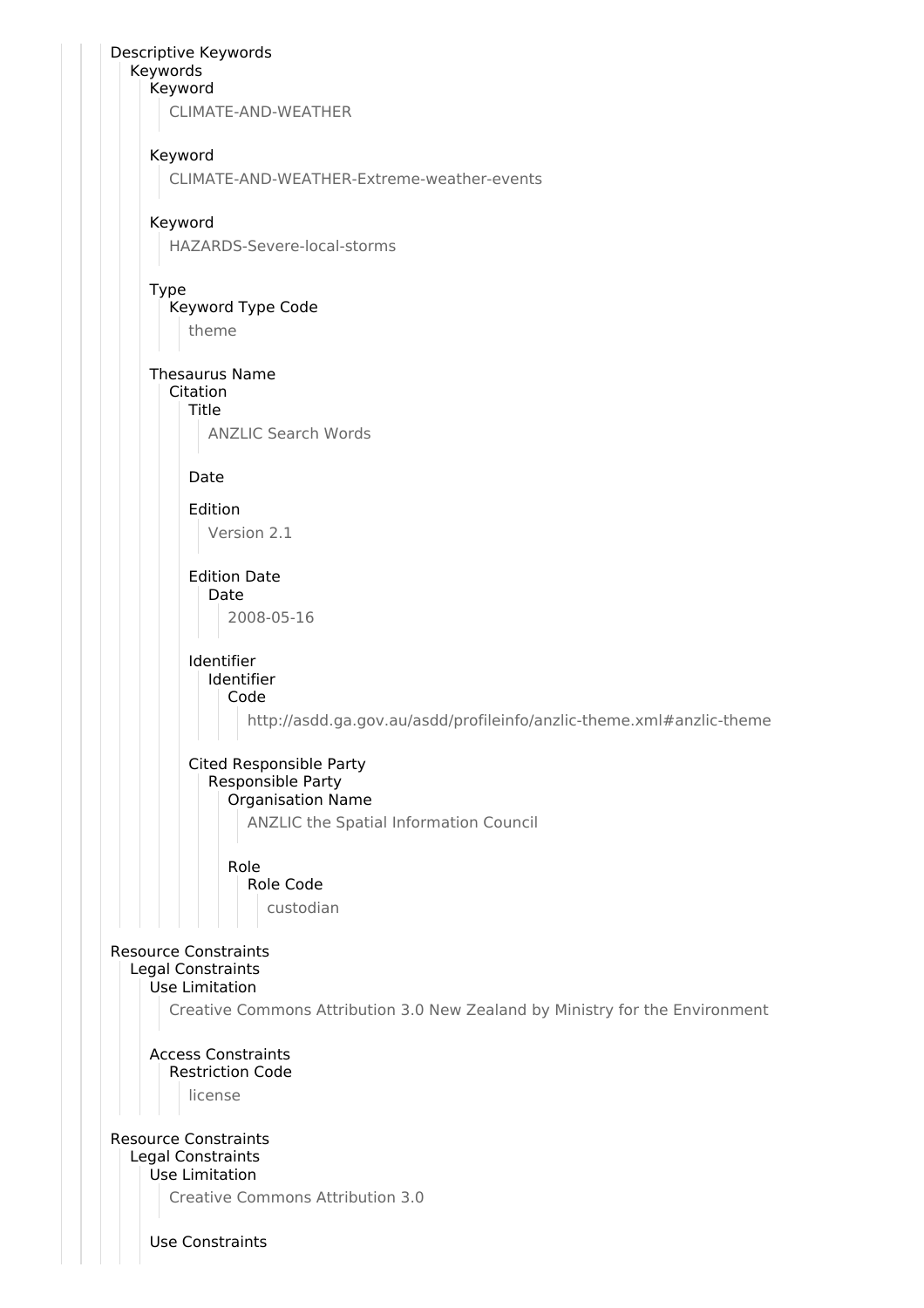